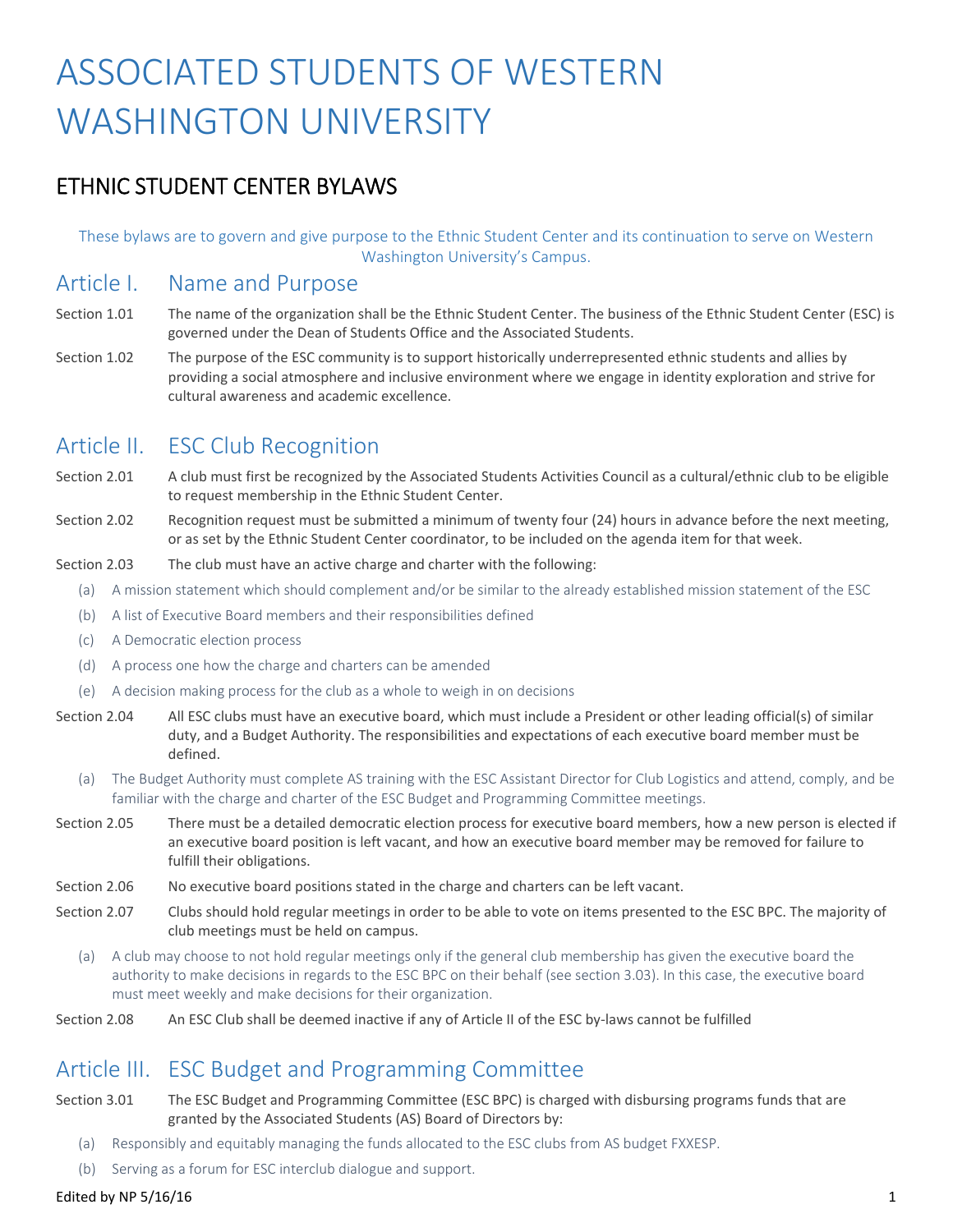- (c) Reporting club's ongoing activities to the committee
- (d) Place stipulation on the activities of the requesting ESC club, if necessary
- (e) Providing guidance on proper adherence to policies and procedure
- (f) Assess and plan the quarterly ESC retreats and any club officer training.

## Section 3.02 Membership Responsibilities:

- (a) Each BPC Representative is responsible for reporting to the ESC BPC the activities of their club as well as sharing the information given during the ESC BPC meetings to their respective club in order to foster open communication between the different organizations within the ESC.
- between club and BPC), the advisor and chair of the ESC BPC shall inform the respective club's executive board. If the issue continues, the advisor and chair may ask the steering representative to step down from their position. If a member misses more than three times in a quarter, the club will loss voting & proposal privileges until a meeting is held with the Committee Chair, VP for Diversity and the ESC coordinator. If the Representative is not able to make meetings due to class, they are allowed to assign a delegate for that quarter. (b) If a BPC Representative is considered to not be fulfilling their responsibilities (attending BPC meetings and communications
- (c) If a member is unable to attend a BPC meeting, they shall inform the chair of the committeewith at least 24 hour notice and having a club member in their place.

## Section 3.03 Voting Rights:

- (a) All ESC BPC representatives have the right to one vote representative of the intent of their organization on the agenda item.
- 3.04 d). (b) If a representative was not able to share the item being voted on with their respective executive board that representative shall abstain from voting. This does not apply in the case that an information item is moved into an action item (see section
- the next steering committee. (c) ESC BPC members are required to present voting items to their respective club executive officers for how the club will vote at
- voted on as an action item the following week. The Representative is required to bring those voices to the next meeting. (d) The executive officers are encouraged to share any information items to the general club and provide a voice before being
- action items that are considered biased. It is encouraged for the person who helped with the budget to be present to answer (e) A BPC representative may present a funding request proposal to the committee and is encouraged to abstain from voting on and financial questions from the committee, as well as anyone else involved with the planning process.
- trying to go to conferences) can ask funds from the ESC through the ESC Coordinator and AS VP for Diversity. Funding requests should only be allowed to go to steering committee if they fall with the ESC mission and values. (f) Only ESC clubs and the ESC can request funds from the ESC BPC. Requests outside ESC clubs (individual ESC student members

#### Section 3.04 Funding Request and Processes:

- (a) Funding from the ESC BPC budget is limited to ESC recognized clubs and the ESC.
- item for that week. (b) Funding request must be submitted on the timeline provided by the ESC Committee Deadlines/Meeting Dates document (provided by the chair of the committee) or as set by the Ethnic Student Center coordinator, to be included on the agenda
- (c) There is no limit to the amount of funds one ESC club can ask from the ESC BPC. To help the ESC BPC budget for the year, it is asked that they set a guideline of the total amount approved to the ESC BPC from the AS BOD and divide that up between the amount of clubs in the ESC. ESC Clubs can ask for more than that amount in a given year, but should provide rational on why they need more funds for the year.
- (d) When submitted, proposals will be an information item the first week and action items (voted on) the next week. If afunding be considered as an action item the first week. (c BPC during the first week, request does not exceed 50% of the allotted guideline amount per club outlined in Section 3.04, the item can automatically
- (e) After returning all appropriate funding request forms, at least one representative from the requesting club must be present the ESC BPC meeting to help with the proposal. If a representative for the club does not attend the meeting in which such an item is to be discussed, the agenda item will be tabled until the person informs the chair that they would like to be on the at the ESC BPC meeting where information relative to the item is being discussed. It is encouraged that other officers attend agenda again.
- (f) Club budget authority MUST sign off on the request AND be informed about any changes to the budget from the club.
- (g) Any request for funds must be submitted in the timeframe provided on the ESC SC form.
- (h) The ESC BPC will not grant any form of retroactive funding. In case of emergency circumstances, a club may ask for retroactive funding by providing rationale, and must be approved by the majority of the ESC BPC.
- (i) Money allocated to the ESC SC is only to be used for programming.

## Edited by NP  $5/16/16$  2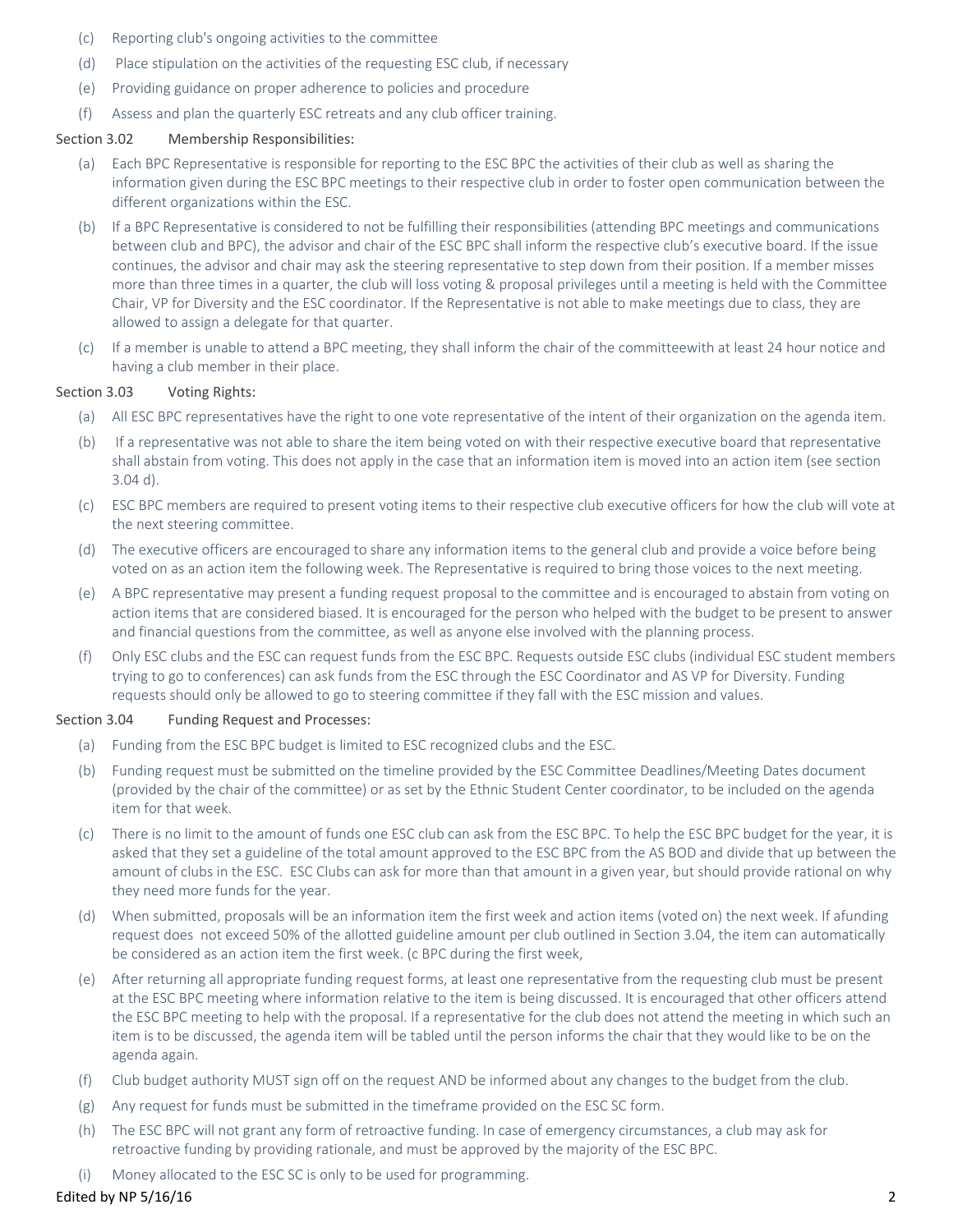(j) The ESC Coordinator shall serve as a secondary Budget Authority to all events funded through the ESC SC. As such, extensive planning and processing should be coordinated with the ESC Coordinator.

#### Section 3.05 Communications with proposers:

- person listed on the form. This will let them know that their document has been received, and what date, time and location (a) After a club has submitted the documents to Orgsync, the chair or the secretary of the committee will send an email to the their representative must go to for their proposal.
- (b) The proposed Club Committee Representative is required to be at the meeting for action item approval.
- (c) There is no limit to how many people can help propose for the Item.

# Article IV. ESC Leadership and Advocacy Force

Section 4.01 The ESC Leadership and Advocacy Force (LAF) works with ESC Administration to set policies and procedures for the Ethnic Student Center and maintains the mission of the organization by:

- (a) Creating program standards and policies or procedures for AS ESC clubs.
- (b) Strategic planning and long-term goals.
- (c) Creating, altering or eliminating existing programs and ESC clubs.
- (d) Making recommendations on budgeting and structural issues.
- (e) Providing a forum in which the leadership of the internal Ethnic Student Center (ESC) organizations can come together to foster communication and teamwork.
- (f) Serving as a support and resource group for ESC leadership to encourage collaboration, networking and problem solving for internal and external matters.

#### Section 4.02 Membership Responsibilities

- (a) Each member of the ESC Leadership and Advocacy Force is a representative of a recognized Ethnic Student Center Club.
- (b) Each LAF Representative is responsible for reporting to the council the activities of their club as well as sharing the information given during the LAF meetings to their respective club in order to foster open communication between the different organizations within the ESC.
- meeting is held with the VP for Diversity and the ESC coordinator. (c) If a LAF Representative is considered to not be fulfilling their responsibilities (attending LAF meetings and communications between club and LAF), the advisor to the ESC President's Council or the VP for Diversity shall inform the respective club's executive board. If the issue continues, the advisor or the AS VP for Diversity may ask the representative to step down from their position. If a member misses more than three times in a quarter, the club will lose voting & proposal privileges until a
- (d) If a member is unable to attend a LAF meeting, they shall inform the ESC Coordinator with at least 24 hours' notice and having a club member/executive board member in their place.

## Section 4.03 Voting Rights

- (a) LAF has the right to one vote representative of the intent of their organization on the agenda item.
- shall abstain from voting. (b) If a representative was not able to share the item being voted on with their respective executive board that representative
- (c) LAF members are required to present voting items to their respective club executive officers for how the club will vote at the next steering committee.
- voted on as an action item the following week. The LAF member is required to bring those voices to the next meeting. (d) The executive officers are encouraged to share any information items to the general club and provide a voice before being

#### Section 4.04 Club Recognition and Processes:

- (a) The ESC Leadership and Advocacy Council is charged with recognizing all clubs under the Ethnic Student Center.
- (provided by the AS VP for diversity) or as set by the Ethnic Student Center coordinator, to be (b) Recognition request must be submitted on the timeline provided by the ESC Committee Deadlines/Meeting Dates document
- (c) When submitted, proposals will be information items the first week and action items (voted on) the next meeting.
- (d) Presenter must be able to provide documentation supporting all of article I.
- (e) At least one representative from the requesting club must be present at the LAF meeting where information relative to the item is being discussed. If a representative for the club does not attend the meeting in which such an item is to be discussed, the agenda item will be tabled until the person informs the chair that they would like to be on the agenda again.

Section 4.05 Communications with proposers:

## Edited by NP  $5/16/16$  3